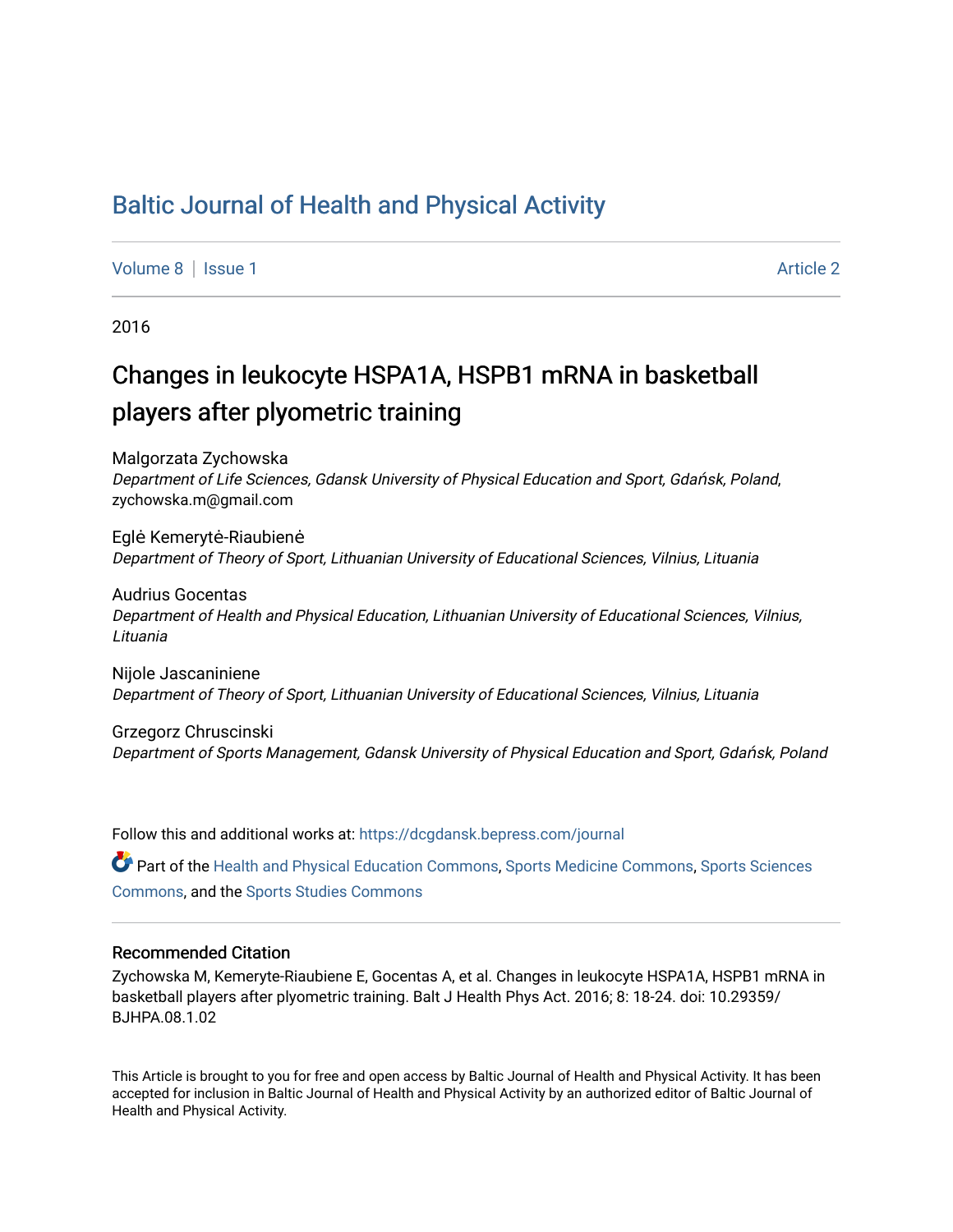### **ORIGINAL**

**Authors' Contribution:**

- **A** Study Design
- **B** Data Collection **C** Statistical Analysis
- **D** Data Interpretation
- **E** Manuscript Preparation
- **F** Literature Search
- **G** Funds Collection

# **Changes in leukocyte** *HSPA1A***,** *HSPB1* **mRNA in basketball players after plyometric training**

**Małgorzata Żychowska1 ABCDEFG, Eglė Kemerytė-Riaubienė2 BDEF, Audrius Gocentas3 BDEF, Nijole Jascaniniene2 BDEF, Grzegorz Chruściński5 BCE**

- <sup>1</sup> Department of Life Sciences, Gdansk University of Physical Education and Sport, Gdańsk, Poland
- <sup>2</sup> Department Department of Theory of Sport, Lithuanian University of Educational Sciences, Vilnius, Lituania
- <sup>3</sup> Department of Health and Physical Education, Lithuanian University of Educational Sciences, Vilnius, Lituania
- 4 Department of Sports Management, Gdansk University of Physical Education and Sport, Gdańsk, Poland

| abstract                     |                                                                                                                                                                                                                                                                                                                                                                                                                                                                                                                                                                                                                                                                                                                                                                                                      |
|------------------------------|------------------------------------------------------------------------------------------------------------------------------------------------------------------------------------------------------------------------------------------------------------------------------------------------------------------------------------------------------------------------------------------------------------------------------------------------------------------------------------------------------------------------------------------------------------------------------------------------------------------------------------------------------------------------------------------------------------------------------------------------------------------------------------------------------|
| <b>Background</b>            | Exercise-induced stressors activate leukocyte HSPA1A and HSPB1 gene transcripts.<br>However it is not clear how plyometric training affects the expression of these genes in<br>basketball players under plyometric exercise. Therefore, the aim of this study was to<br>investigate the changes in leukocyte HSPA1A and HSPB1 mRNA, in male basketball players<br>after plyometric training.                                                                                                                                                                                                                                                                                                                                                                                                        |
| <b>Material/Methods</b>      | Twelve male college basketball players (age $22.1 \pm 2.96$ years) took part in this study. Peri-<br>pheral blood (2.0 ml) was collected from the ulnar vein of each participant before and after<br>a plyometric exercise to assess HSPA1A and HSPB1 mRNA relative expression of leukocyte<br>via quantitative reverse transcription polymerase chain reaction.                                                                                                                                                                                                                                                                                                                                                                                                                                     |
| <b>Results</b>               | A significant increment of leukocyte HSPA1A mRNA expression (Qt from 1.67 ±0.93 to 3.17<br>$\pm 0.97$ , p = 0.003) after plyometric exercise was found. However, there was no significant<br>change in leukocyte HSPB1 mRNA expression, indicating the high stability of this gene<br>during exercises.                                                                                                                                                                                                                                                                                                                                                                                                                                                                                              |
| <b>Conclusions</b>           | HSPA1A mRNA was found to be a very sensitive indicator and could be used to assess<br>physiological adaptation to a physical load and time requirements for complete recovery<br>in basketball players.                                                                                                                                                                                                                                                                                                                                                                                                                                                                                                                                                                                              |
| Key words                    | gene expression, heat shock proteins, basketball, plyometric training                                                                                                                                                                                                                                                                                                                                                                                                                                                                                                                                                                                                                                                                                                                                |
| article details              |                                                                                                                                                                                                                                                                                                                                                                                                                                                                                                                                                                                                                                                                                                                                                                                                      |
| <b>Article statistics</b>    | Word count: 2,019; Tables: 1; Figures: 1; References: 30<br>Received: December 2015; Accepted: February 2016; Published: March 2016                                                                                                                                                                                                                                                                                                                                                                                                                                                                                                                                                                                                                                                                  |
| <b>Full-text PDF:</b>        | http://www.balticsportscience.com                                                                                                                                                                                                                                                                                                                                                                                                                                                                                                                                                                                                                                                                                                                                                                    |
| Copyright                    | © Gdansk University of Physical Education and Sport, Poland                                                                                                                                                                                                                                                                                                                                                                                                                                                                                                                                                                                                                                                                                                                                          |
| Indexation:                  | AGRO, Celdes, CNKI Scholar (China National Knowledge Infrastructure), CNPIEC, De Gruyter - IBR (International<br>Bibliography of Reviews of Scholarly Literature in the Humanities and Social Sciences), De Gruyter - IBZ<br>(International Bibliography of Periodical Literature in the Humanities and Social Sciences), DOAJ, EBSCO - Central<br>& Eastern European Academic Source, EBSCO - SPORTDiscus, EBSCO Discovery Service, Google Scholar, Index<br>Copernicus, J-Gate, Naviga (Softweco, Primo Central (ExLibris), ProQuest - Family Health, ProQuest - Health &<br>Medical Complete, ProQuest - Illustrata: Health Sciences, ProQuest - Nursing & Allied Health Source, Summon<br>(Serials Solutions/ProQuest, TDOne (TDNet), Ulrich's Periodicals Directory/ulrichsweb, WorldCat (OCLC) |
| <b>Funding:</b>              | This research received no specific grant from any funding agency in the public, commercial, or not-for-profit<br>sectors.                                                                                                                                                                                                                                                                                                                                                                                                                                                                                                                                                                                                                                                                            |
| <b>Conflict of interest:</b> | Authors have declared that no competing interest exists.                                                                                                                                                                                                                                                                                                                                                                                                                                                                                                                                                                                                                                                                                                                                             |
| <b>Corresponding author:</b> | Dr Małgorzata Żychowska, Gdansk University of Physical Education and Sport, ul. K. Górskiego 1, 80-336<br>Gdańsk; Poland, phone no. 881555337, e-mail: zychowska.m@gmail.com                                                                                                                                                                                                                                                                                                                                                                                                                                                                                                                                                                                                                         |
| <b>Open Access License:</b>  | This is an open access article distributed under the terms of the Creative Commons Attribution-Non-commercial<br>4.0 International (http://creativecommons.org/licenses/by-nc/4.0/), which permits use, distribution, and<br>reproduction in any medium, provided the original work is properly cited, the use is non-commercial and is<br>otherwise in compliance with the license.                                                                                                                                                                                                                                                                                                                                                                                                                 |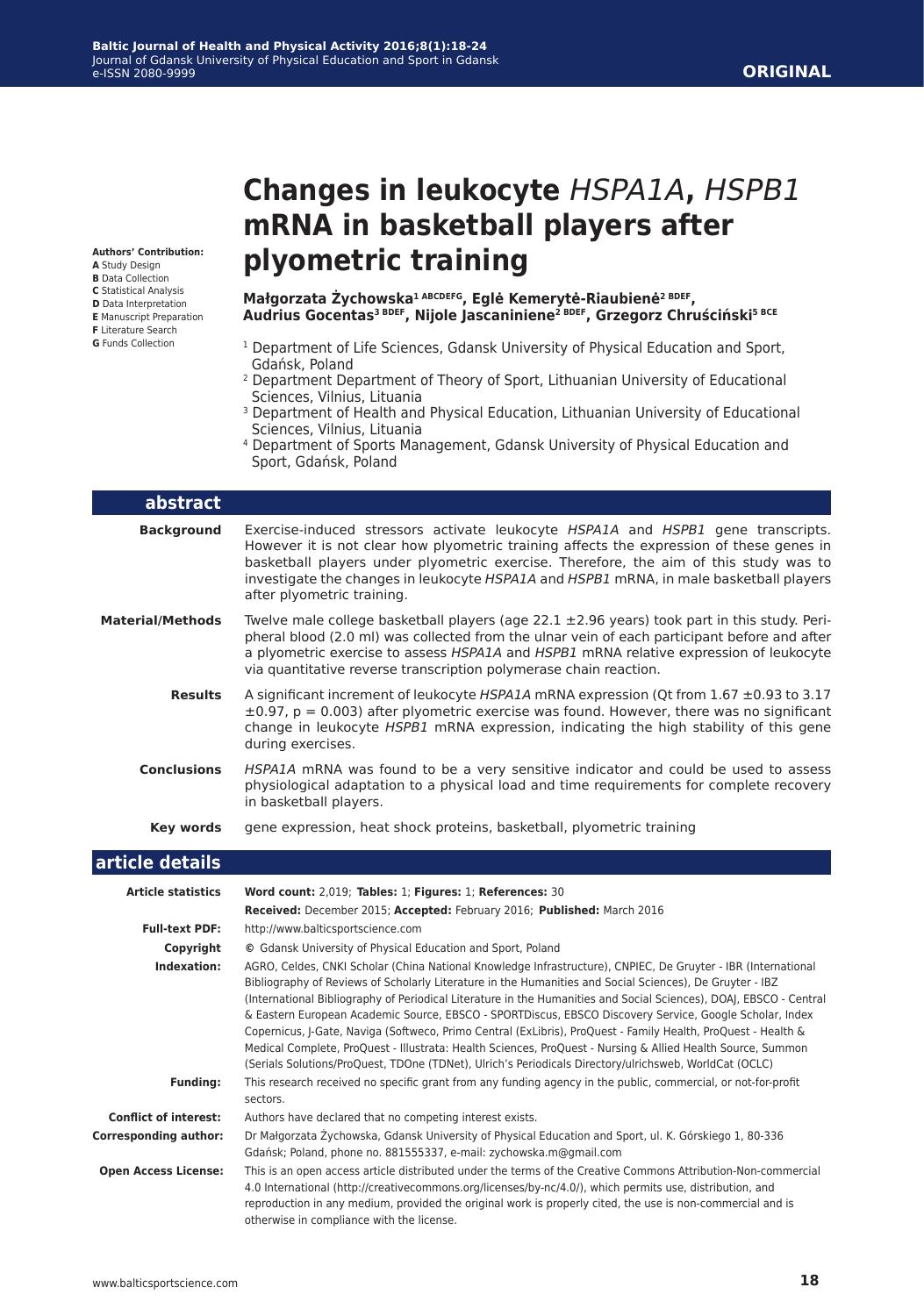## **introduction**

Basketball is considered as a physically demanding team sport that combines repeated bouts of short intensive intermitted exercises and bodily collisions between the players. Intense physical training and too frequent competitions result in catabolic/anabolic imbalance, muscle damage and protein breakdown [1, 2]. Plyometric training is often used in basketball by combining it with specific basketball drills by alternating intensity and duration. This type of training causes muscle damage and increased production of reactive oxygen species and oxidative stress [3, 4, 5, 6, 7]. This is the main reason for increased transcriptional activity associated with stress response in those muscle damages [8].

In cells, the protective role of HSP during physical effort is mediated by inhibition of apoptosis [9]. Therefore, overexpression of genes encoding HSP, especially *HSPA1A* mRNA, may indicate the greater impact of stress factors. Buttner et al. [10] suggested that the level of *HSPA1A* mRNA is associated with the training load and therefore may be useful as a target gene for monitoring training. In the last years, Radom-Azik et al. [9] have conducted a study on the expression of genes encoding HSP and interleukin in leukocytes after 30-min physical effort. These authors suggested that high-intensity exercises result in overexpression of genes associated with apoptosis like those of *HSPA1A*. Maltseva et al. [11] determined the expression of *HSPA1A* and *HSPB1* mRNA in peripheral blood leukocytes of young men after 30-min running with a moderate load. They found overexpression of *HSPA1A* mRNA but a constant level of *HSPB1* mRNA, whereas Ryan et al. [12] reported only minor changes in the expression of *HSPA1A* mRNA in five healthy men after a 2-h effort on a treadmill under heat stress conditions. Surprisingly, Lui et al. [13] observed overexpression of *HSPA1A* mRNA even four weeks after the training period was completed. Diversified gene expression in athletes may result from both varying effort intensity and different sport levels. Furthermore, some authors reported a lower expression of *HSPA1A* mRNA after physical effort in trained subjects in relation to the untrainedones [10, 14]. Moreover, Ferenbrach et al. [15] reported that well-trained individuals have a decreased basal *HSPA1A* mRNA expression as adaptation to a repeated training load.

In the present study we investigated the expression of genes encoding heat shock proteins *HSPA1A* and *HSPB1* mRNA in peripheral blood leukocytes of basketball players after plyometric training. According to Zeibig et al. [16], determination of gene expression in peripheral blood leukocytes is justified since it indicates the global body response to the training load. Additionally, peripheral blood is a highly accessible source of these cells [11, 16]. According to Radom-Azik et al. [9], the association of neutrophil gene expression with exercise is more than just a stereotypical response to stress. Probably, it represents an integrated or summed response to various physiological changes associated with physical activity. According to Buttner [17] and Kregel [18], physical effort is one of the factors leading to increased level of HSP, especially those of the 70- or 90-kDa families.

When these observations are taken together, there is no unambiguous answer to the following question: How does gene expression vary as a function of muscle work intensity, time of effort, physiological characteristics of individual players, and muscle damage? Moreover, the biochemical factors that stimulate gene expression in leukocytes have not been fully identified yet.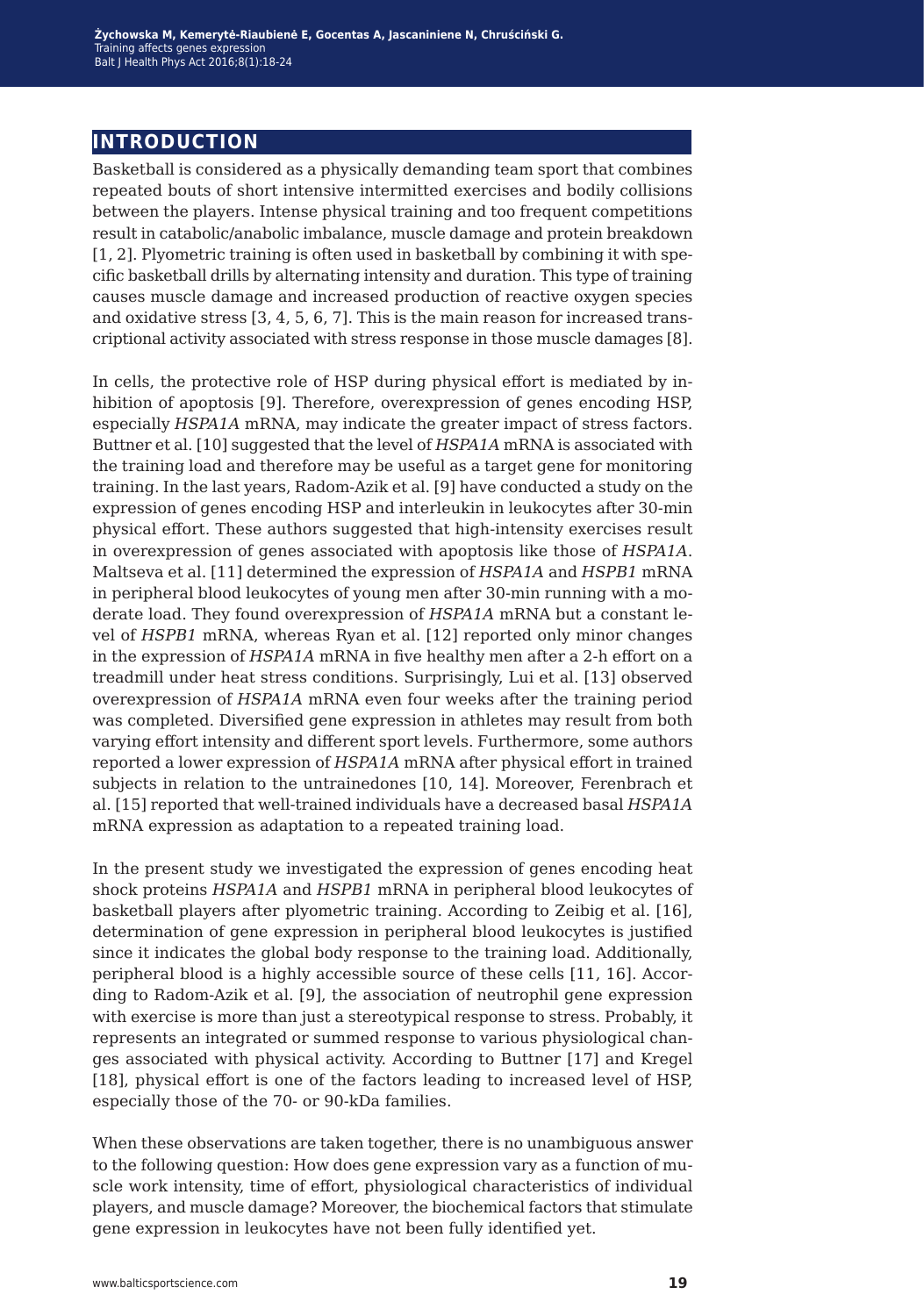Therefore, the aim of this study was to determine the changes in *HSPA1A* and *HSPB1* mRNA in basketball players' leucocytes after plyometric training.

## **materials and methods**

#### **participants and study design**

12 college level male basketball players, with the following characteristics (mean  $\pm$ SD): age 22.1  $\pm$ 2.96 years, weight of 87.3  $\pm$ 9.36 kg, height of 195.7  $\pm$ 5.46 cm, maximal oxygen consumption (VO<sup>2</sup>max) of 50.0  $\pm$ 6.06 ml · kg<sup>-1</sup> · min<sup>-1</sup>, and average levels of Hb 14.5  $\pm$  5.78 g/dL at the beginning of the study, were involved in the current study. All players had engaged in basketball training for 5–8 years and trained five times per week for 2 hours. This study was performed at the end of the preseason period. In order to determine expression of HSPA1 and *HSPB1* mRNA, blood samples were collected before and after plyometric exercise (Table 1). Players did not have any intensive exercises for 48 hours before testing procedures. A training session involved: warm-up (15 min), plyometric exercises (30 min), individual technical exercises (40 min) and stretching (5 min) (Table 1). The warm-up exercises were focused on muscles preparation for plyometric exercises. The main part involved plyometric exercises composed of hurdle jump with regard to the body height of the players (height >187 cm – a hurdle was 80 cm; height <187 cm – a hurdle was 75 cm) and jumps over the bench (30 cm). Depth jumps on 40 cm and 80 cm height of box were performed. Players also performed technical exercises with low intensity physical activity.

According to the guidelines of Helsinki Declaration, players participating in the study were informed about the test procedures and provided written consent of participation in the project. The study protocols were revised and received ethical approval from the Ethical Committee of the Regional Medical Chamber.

#### **anthropometry**

Height (cm) was measured with a Martin metal anthropometer to the nearest 0.1 cm according to the standard technique. Body mass (kg) was measured using medical electronic scales (A&D Instruments, Abingdon, UK) and recorded with 0.05 kg precision with the subject wearing light clothes. The body mass index (BMI; kg/m²) was calculated.

#### **blood analysis**

Peripheral blood (2.0 ml) was collected from the ulnar vein of each participant before and after plyometric training. Prior to RNA extraction, erythrocytes were lysed and discarded using RBCL buffer (A&A Biotechnology, Poland) for 20 min in ice. Then, blood was centrifuged (300 rpm for 10 min) and the obtained leukocytes were lysed using Fenozol (A&A Biotechnology, Poland) and the RNA was subsequently precipitated using the method described by Chomczynski and Sacchi [19]. After extraction, RNA was treated with DNaseI (Invitrogen) to digest any remaining DNA. Complementary DNA (c-DNA) was synthesized using the Transcript Me system (Blirt, Gdańsk, Poland) following the manufacturer's instructions. A mixture of master mix (10 μL), enzyme (2 μL) and RNA (2 μg), and water (sufficient to a final volume of 20 μL) was added to each tube. Samples were then incubated (25°C, 10 min; 55°C, 30 min; and 85°C, 5 min). Quantitative RT-PCR analyses for *HSPA1A* and *HSPB1* were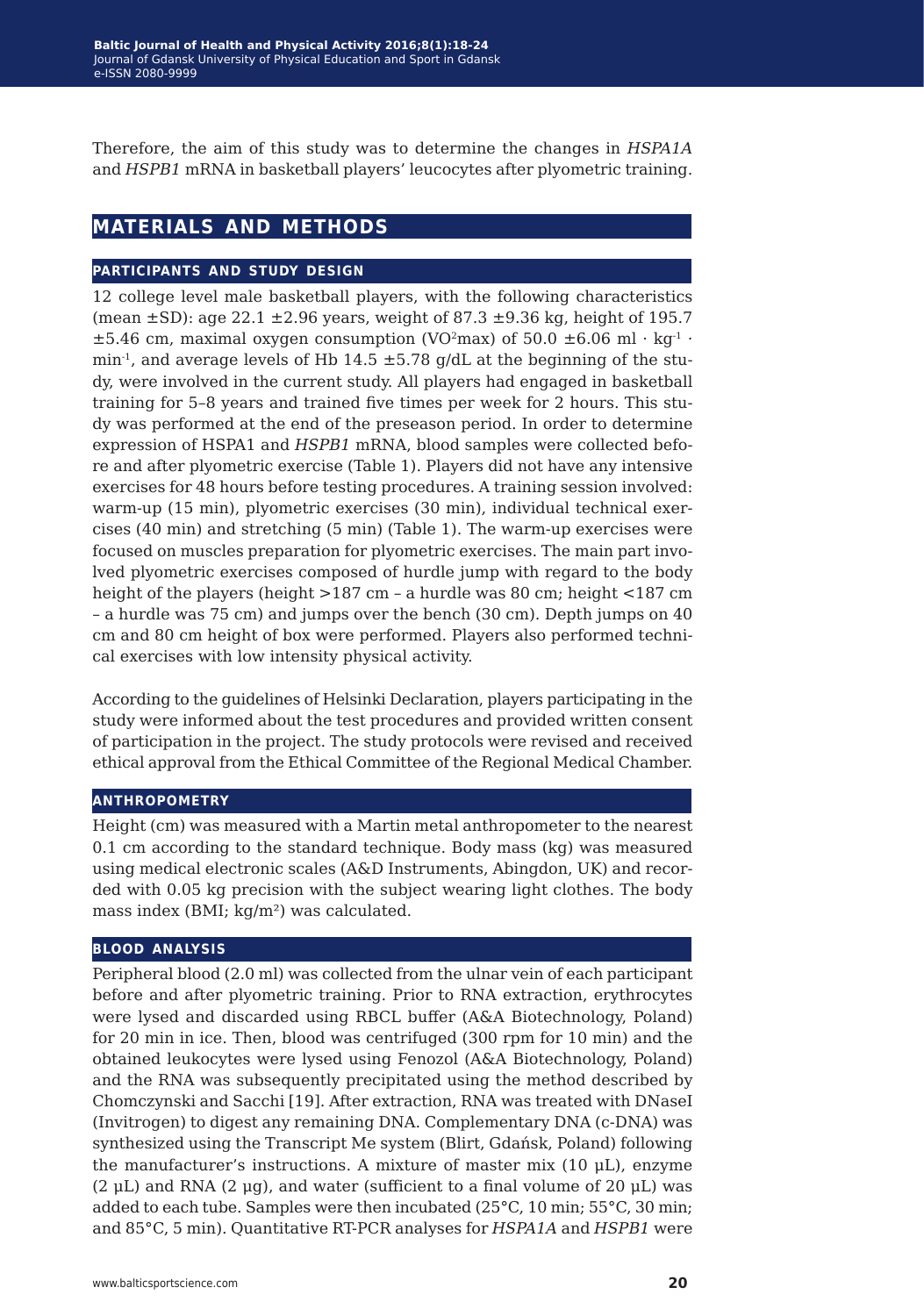performed using the Step One real-time PCR system (Applied Biosystems). Each qRT-PCR reaction mix consisted of Semi Fast Sybr Green qPCR master mix (10 μl; Biolone, UK), cDNA (2 μl), each primer (0.8 μL; 10 pM) (final volume: 20 μL). Thermal cycling conditions included an initial hold (95°C for 2 min) followed by 40 cycles (95 $^{\circ}$ C for 15 s; 60 $^{\circ}$ C for 10 s; and 72 $^{\circ}$ C for 20 s. All samples were assayed in triplicate. Target gene expression was normalized to the expression of the reference gene Tata Box Protein (TBP).

#### **statistical analysis**

Statistical analysis was performed with GraphPad software (GraphPad Prism 6.0). Means and standard deviations were calculated  $(\pm SD)$ .

Relative gene expression levels were calculated using the delta-delta CT method [20]. The normality check was done using Shapiro-Wilks test. The differences of variables before and after plyometric training were tested using parametric analysis t-test for independent samples was utilized. For non-parametric analyses, the Wilcoxon test was used. Pearson correlation coefficients were used to determine the relationships between the variables. The significance level was set at  $p < 0.05$ .

### **results**

Physical characteristics of the subjects are presented in Table 1. In Figure 1 relative expressions of *HSPA1A* and *HSPB1* are presented (Figure 1).

The number of the copy of transcript *HSPA1A* mRNA was significantly greater (p = 0.04). After training a significant increase in *HSPA1A* mRNA (from 1.67  $\pm 0.93$  to 3.17  $\pm 0.97$ , p = 0.003) was marked. According to literature, authors consider that changes higher than 2-fold show up-regulation of expression. Hence, the plyometric training caused overexpression of *HSPA1A*. The changes in *HSPB1* mRNA were little and insignificant (from  $0.24 \pm 0.1$  to  $0.29 \pm 0.16$ ).

Table 1. Plyometric training

Lateral obstacle jumps (30 cm) (without pause between jumps) 4S/10R, break between the sets – 60 s

Explanation: S– sets, R – repetitions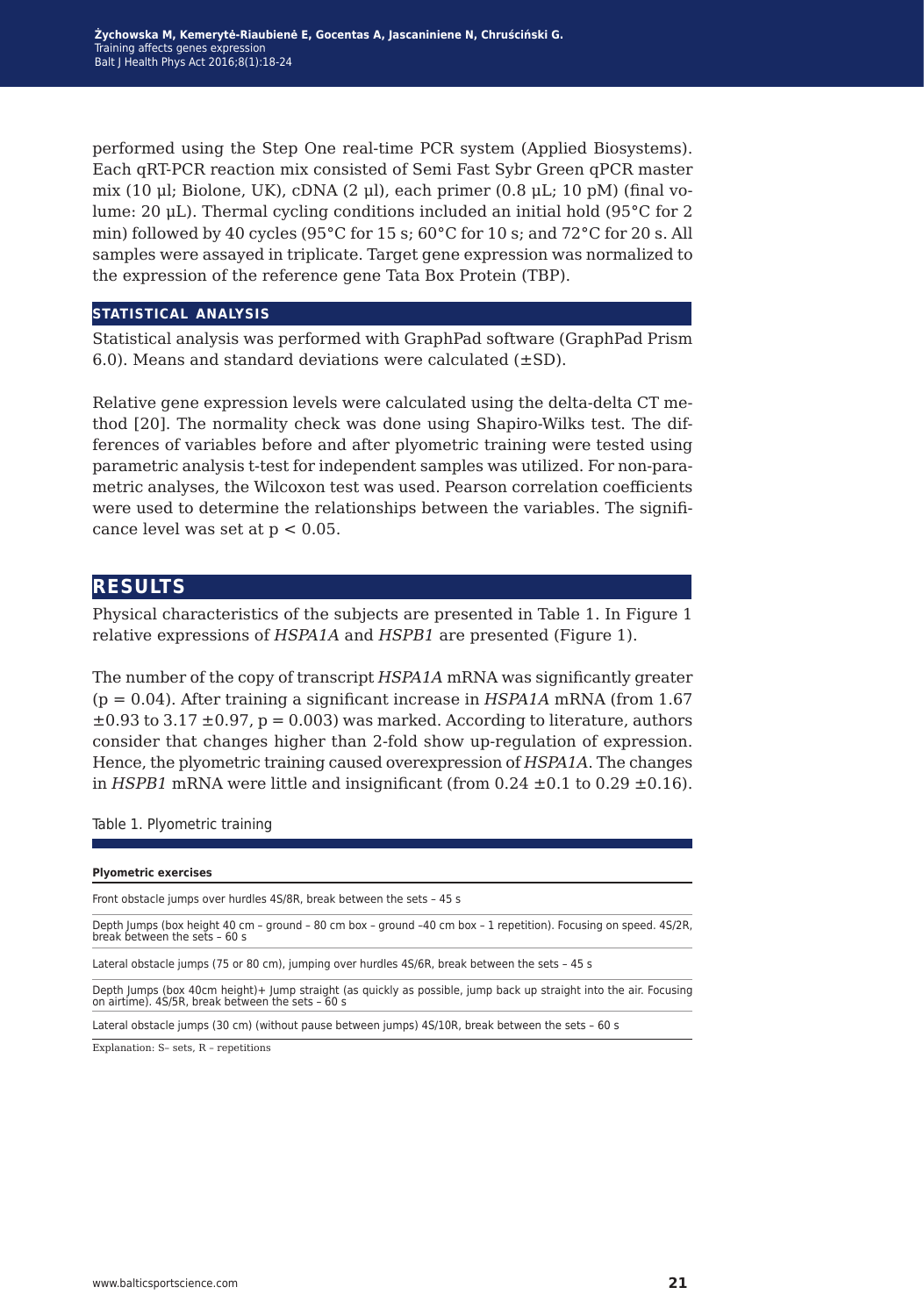

Fig. 1. Relative expression of *HSPA1A* mRNA and *HSPB1* mRNA (mean ±SD) before (dark bars) and after (grey bars) plyometric training

## **discussion**

Acute exercises are followed by a significant disruption in body temperature, blood pH,  $O<sub>2</sub>$  saturation, and circulating cytokines. Each of them is known to affect the activity of neutrophils [9, 17, 21].

This study reveals changes in gene expression *HSPA1A* mRNA in peripheral blood leukocytes after plyometric training applied to basketball players. The highest and significant expression of *HSPA1A* mRNA and a stable number of copy of *HSPB1* transcript was observed in players. The remaining data are compatible with those of Buttner et al. [10], who suggested that *HSPA1A* mRNA levels may indicate a training load. Therefore, we also suggest that a *HSPA1A* mRNA level may be useful for monitoring training [10] and, in our opinion, it is very sensitive to intensive physical exercises.

It is known that *HSPA1A* mRNA is sensitive to physical activity and its overexpression is associated with cell protection via anti-apoptotic functions [3, 22]. Some studies focused on the impact of the nature of muscle work on both genes expression [12, 23, 24] and the type of muscle fibres involved in the training, including their relative proportions [14]. Donnikov et al. [23] and Sakharov et al. [25] observed an increase in *HSPA1A* mRNA expression after brief efforts. However, another group of investigators found only minor changes in the gene expression in peripheral blood leukocytes of healthy young men after a 2-h effort on a treadmill in heat stress conditions [12]. In this study, plyometric training resulted in a significantly increased *HSPA1A* mRNA level after complete training. Radom-Azik et al. [9] also reported that 30-min acute exercises affected gene expression only in untrained men. This result may be associated with too short time as well as with too lower a load for athletes.

Overexpression of *HSPB1* mRNA was also associated with physical performance and was induced by heat stress [26, 27, 28]. A study on *HSPA1A* and *HSPB1*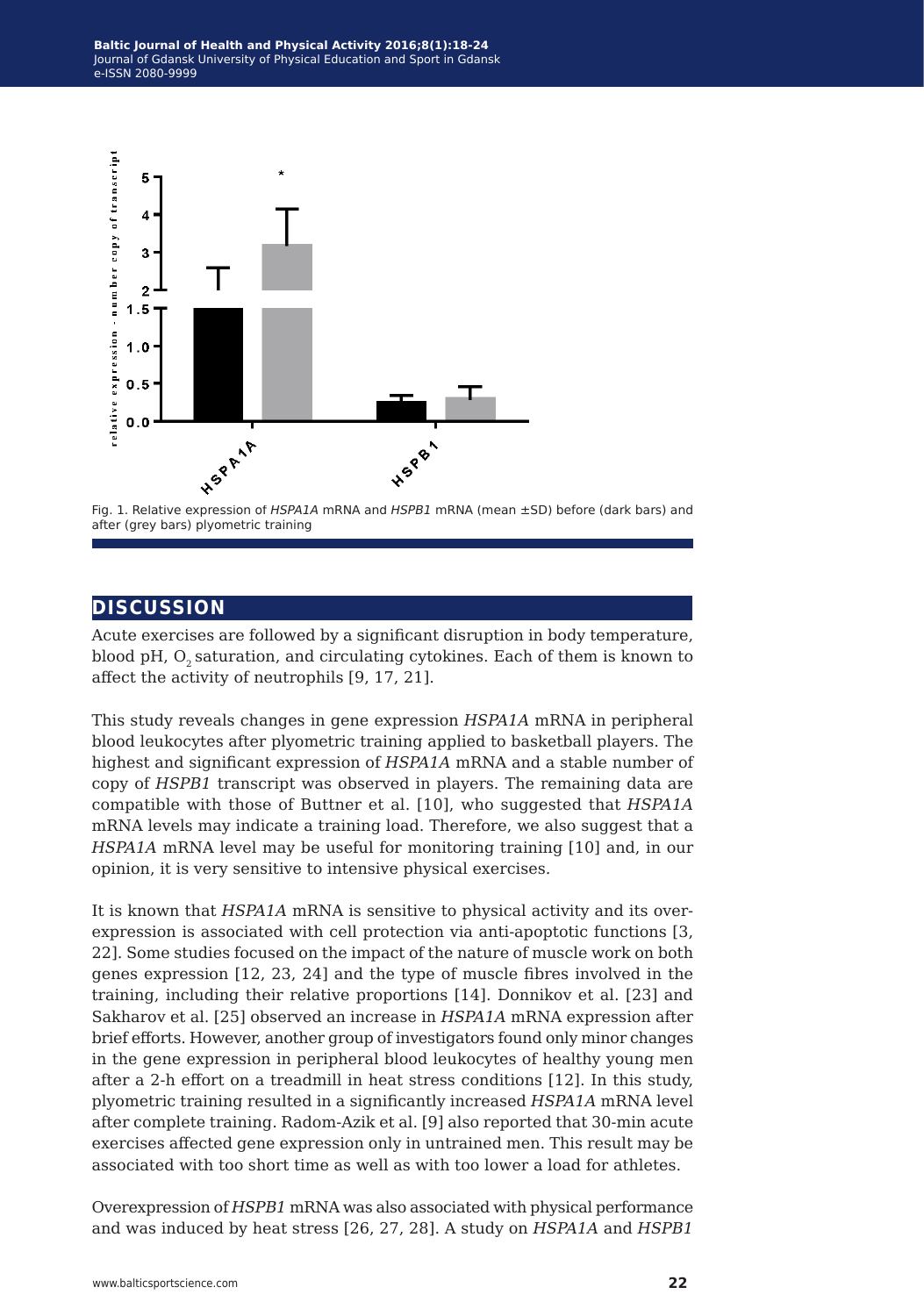mRNA expression and physical performance was conducted by Maltseva et al. [11]. These authors reported a constant level of *HSPB1* mRNA during 30 min of medium-intensity physical activity. In our study, the low changes in *HSPB1* mRNA expression were determined immediately after the training had been completed. The authors of this article suggest that activation *HSPB1* mRNA occurs later (unpublished data), according to its function, i.e. the necessity of degradation of proteins caused by the stressor effect. These results point to the differences in activation of both genes.

Regarding changes in the expression of genes encoding HSP proteins, it is likely that activation of *HSPA1A* mRNA is immediate whereas *HSPB1* mRNA expression is delayed and occurs after the muscle work has been completed. It can be considered that *HSPB1* plays a very important role in degradation of damaged proteins during physical effort [26, 29], and an increase in expression occurs later.

Transcriptional activity can be stimulated by muscle damage [28]. In our opinion for this reason *HSPA1A* mRNA is sensitive because its activation occurs as a result of acidosis [3], oxidative stress [18, 30], and increased temperature [22], which are known to influence the expression of genes considered in our study.

The cellular adaptation to stress could also be mediated by a signalling effect of Hsp70 on metabolic rates, which requires adequate levels of ATP [21].

## **conclusions**

Thus, *HSPA1A* mRNA seems to be a very sensitive indicator for plyometric training and shows that this type of training is severe and causes increased protection to apoptosis.

## **acknowledgments**

This study was conducted in cooperation with the Lithuanian University of Educational Sciences and Gdansk University of Physical Education and Sport in the period of 2014-2015.

## **references**

- [1] Manzi V, D'Ottavio S, Impellizzeri FM, Chaouachi A, Chamari K, Castagna C. Profile of weekly training load in elite male professional basketball players. J Strength Cond Res. 2010;24(5):1399-406.
- [2] Gonzales MM, Tarumi T, Kaur S, Nualnim N, Fallow BA, Pyron M, Tanaka H, Haley AP. Aerobic fitness and the brain: increased N-acetyl-aspartate and choline concentrations in endurance-trained middle-aged adults. Brain Topogr. 2013 ;26(1):126-34.
- [3] Kaźmierczuk A, Kiliańska Z. Plejotropowa aktywność białek szoku cieplnego [The pleiotropic activity heat shock proteins]. Postępy Hig Med Dosw. 2009;63:502-521. Polish.
- [4] Łaszczyńska J, Seweryn P. Indukcja białka szoku termicznego HSP-70 w limfocytach ludzkich pod wpływem stresu cieplnego symulującego warunki nagrzanego kokpitu [Induction of heat shock protein HSP-70 in human lymphocytes under heat stress conditions simulating heated cockpit]. Pol Przegl Med Lotn. 2007;13(4):435-443. Polish.
- [5] Morimoto RI. Regulation of the heat shock transcriptional response; cross talk between a family of heat shock factors, molecular chaperones, and negative regulators. Genes Dev. 1998;12:3788-3796.
- [6] Pyne DB. Exercise-induced muscle damage and inflammation. A review. J Sci Med Sport. 1994;26:49- 58.
- [7] Radák Z, Naito H, Kaneko T, et al. Exercise training decreases DNA damage and increases DNA repair and resistance against oxidative stress of proteins in aged rat skeletal muscle. Pflugers Arch. 2002;445(2):273-278.